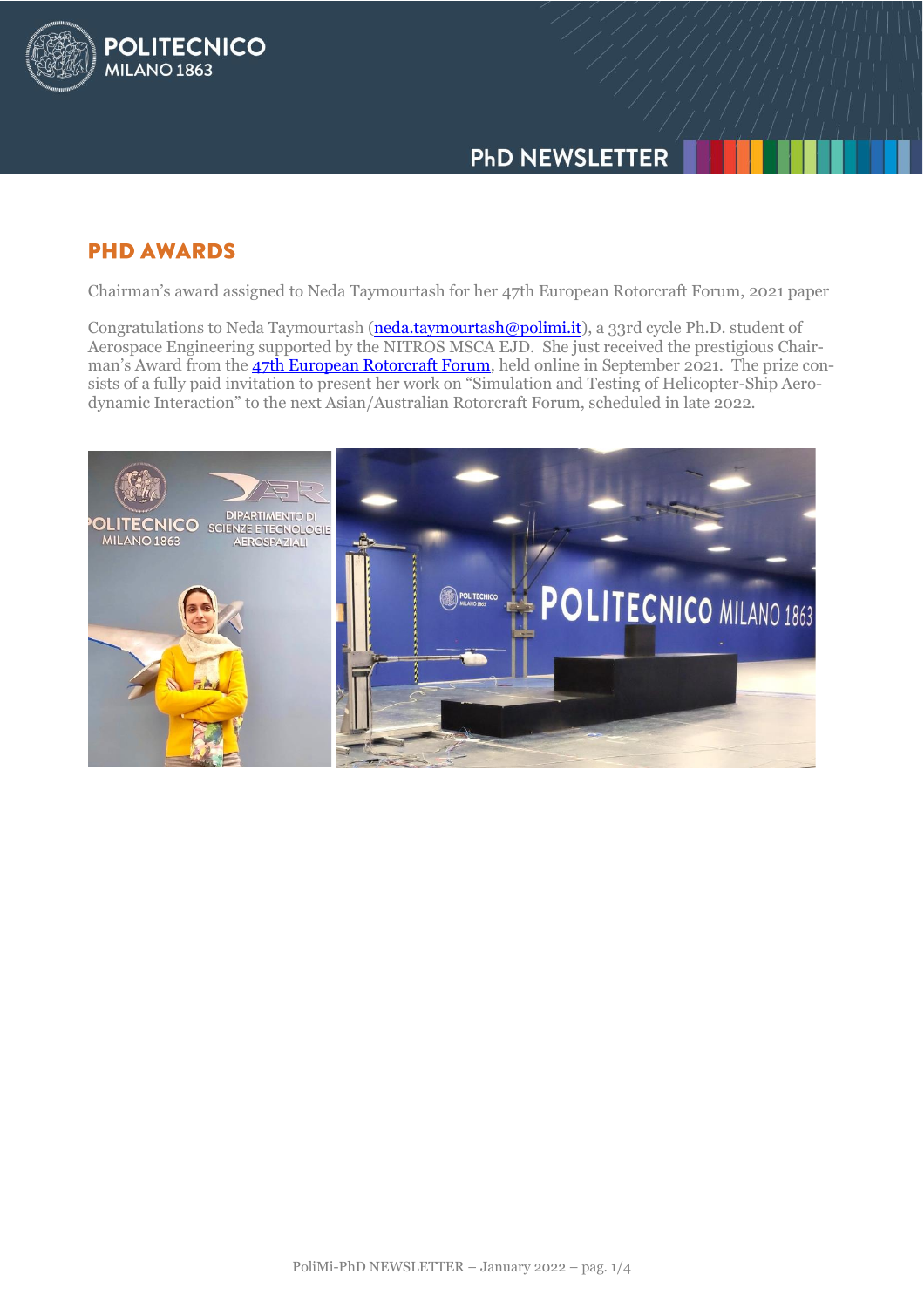# **CALLS AND EVENTS**



## **ERASMUS+ (OUTGOING MOBILITY FOR STUDY PURPOSES)**

The call for the 2022/2023 International Mobility for study has been issued.

The Erasmus Programme offers support for mobility of students within European programme countries (KA103) as well as within a selection of Extra-UE partner countries (KA107). All Politecnico di Milano students apply in the "International mobility for study" section of their Online Services. After selection for the programme, the host university has to accept the students for mobility, so for PhD candidates it is advisable to make contact with a research group in advance, to plan the visit.

For general information about the Erasmus Programme, for the Call and for the lists of destinations available to PhD students please visit the webpage [https://www.polimi.it/en/services-and-opportunities/international-mobil](https://www.polimi.it/en/services-and-opportunities/international-mobility/study-abroad/erasmus-and-other-programmes/1-how-to-apply/)[ity/study-abroad/erasmus-and-other-programmes/1-how-to-apply/](https://www.polimi.it/en/services-and-opportunities/international-mobility/study-abroad/erasmus-and-other-programmes/1-how-to-apply/) For further administrative information please contact **bando-mobilita@polimi.it** (please specify that you are a PhD student).

Deadline for application: 11th January 2022 (12:00 midday)

## **SEMINARS AND WORKSHOPS**



**1ST EDITION OF THE POST GRADUATE COURSE "DESIGN FOR ALL STRATEGY. OPERATIONAL CRITERIA FOR ACCESSIBLE AND INCLUSIVE DESIGN: THE ROLE OF THE INCLUSIVE DESIGNER"**

The Course promoted by the DABC Department will address theory and norms, design approaches and best practices of Design for All strategy. Among the experts the program includes both professors and professionals of the topic.

Deadline subscription: January 11<sup>th</sup> 2022

Course held from January 18, 2022 to March 22, 2022



 $\mathcal{F}_{\mathbf{L}}$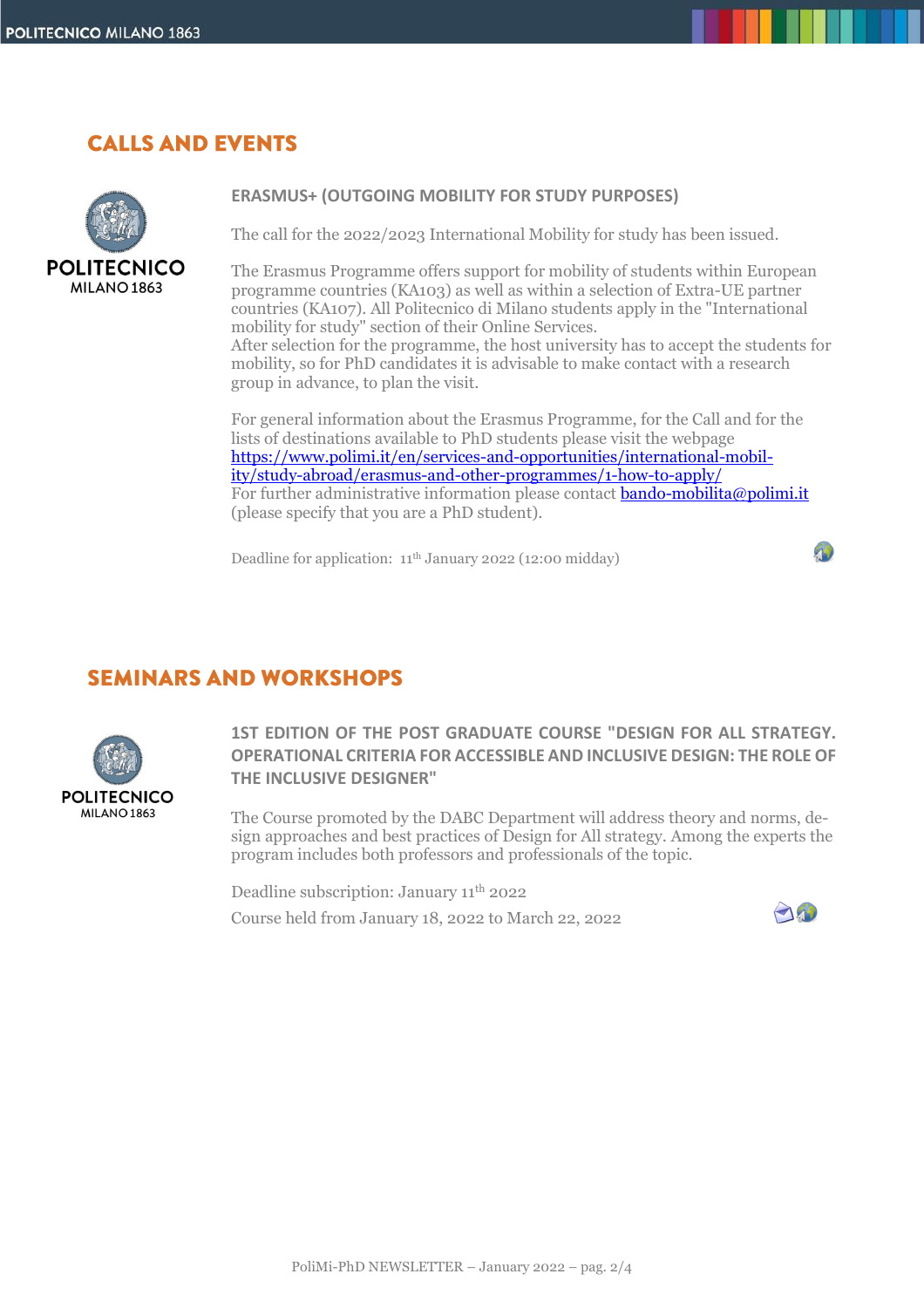# **STARTING COURSES - DOCTORAL PROGRAMMES**

## **PHD IN INFORMATION TECHNOLOGY**

### **ADVANCED MEMS GYROSCOPES Prof. Giacomo Langfelder**

The goal of the course is to introduce basic and advanced concepts of MEMS gyroscopes system design, including technology, sensor and electronics levels. MEMS gyroscopes are currently employed in consumer goods (smartphones, cameras), automotive applications (stability control, roll-over detection) and further widespread applications are envisioned in the same fields or in other fields (e.g. biomedical applications) if performance are improved.

The course therefore, starting from a historical background and state-of-the-art technologies, highlights current limits and traces guidelines for novel approaches in terms of future technologies and sensor working principle. The course will also make the students aware of the very active and lively environment in the MEMS (and specifically in the gyroscopes) research and industrial field in the Milano area.

From 10th January to 1st February 2022

## **ADVANCES IN RADIATION DETECTORS, MICROELECTRONICS READOUT AND APPLICATIONS Prof. Marco Carminati**

The goal of the course is to provide the fundamentals on radiation detectors, on the architectures and building blocks of integrated circuits for their readout and the recent advances in their applications from physics to industrial analysis with special focus on nuclear medical imaging.

From 10th to 27 st January 2022

# **EMBEDDED AND EDGE ARTIFICIAL INTELLIGENCE**

#### **Prof. Manuel Roveri**

Advances in Internet of Things (IoT) and Cyber-Physical systems (CPSs) have opened the way to a pervasive presence of distributed embedded applications in our everyday lives as well as in diversified segments of the market. However, in order to meet user expectations and satisfy application, constraints intelligent functionalities are requested so as to design collaborative intelligent devices and autonomous systems. The aim of this course, thought for Ph.D. and Master students, is to address such a novel technological and scientific challenge, called Embedded and Edge AI (i.e., AI on the edge of the system), by exploring hardware, software and algorithmic solutions to support the training and inference of Machine and Deep Learning solutions on (networks of) devices constrained in computation resources, memory and energy.

From 13th January to 17th February 2022

### **STATISTICAL SIGNAL PROCESSING AND SUPERVISED LEARNING Prof. Umberto Spagnolini**

Mission is 1) to provide basics of statistical methods in signal processing and supervised classification of discrete classes by following a pragmatic approach, 2) to illustrate the methodology to approach some broad-interest problems. After fundamentals, some topics will be agreed with attendees to guarantee that the majority of the students could broad their cultural knowhow still being focused to their PhD research area. Exam can be based on the use of analytical tools from statistical signal processing and deep learning to solve one topic of the ongoing research within the PhD thesis as proposed by the students.

From 24<sup>th</sup> January to 7<sup>th</sup> February 2022



AN

 $\bigcap_{i=1}^n$ 

10